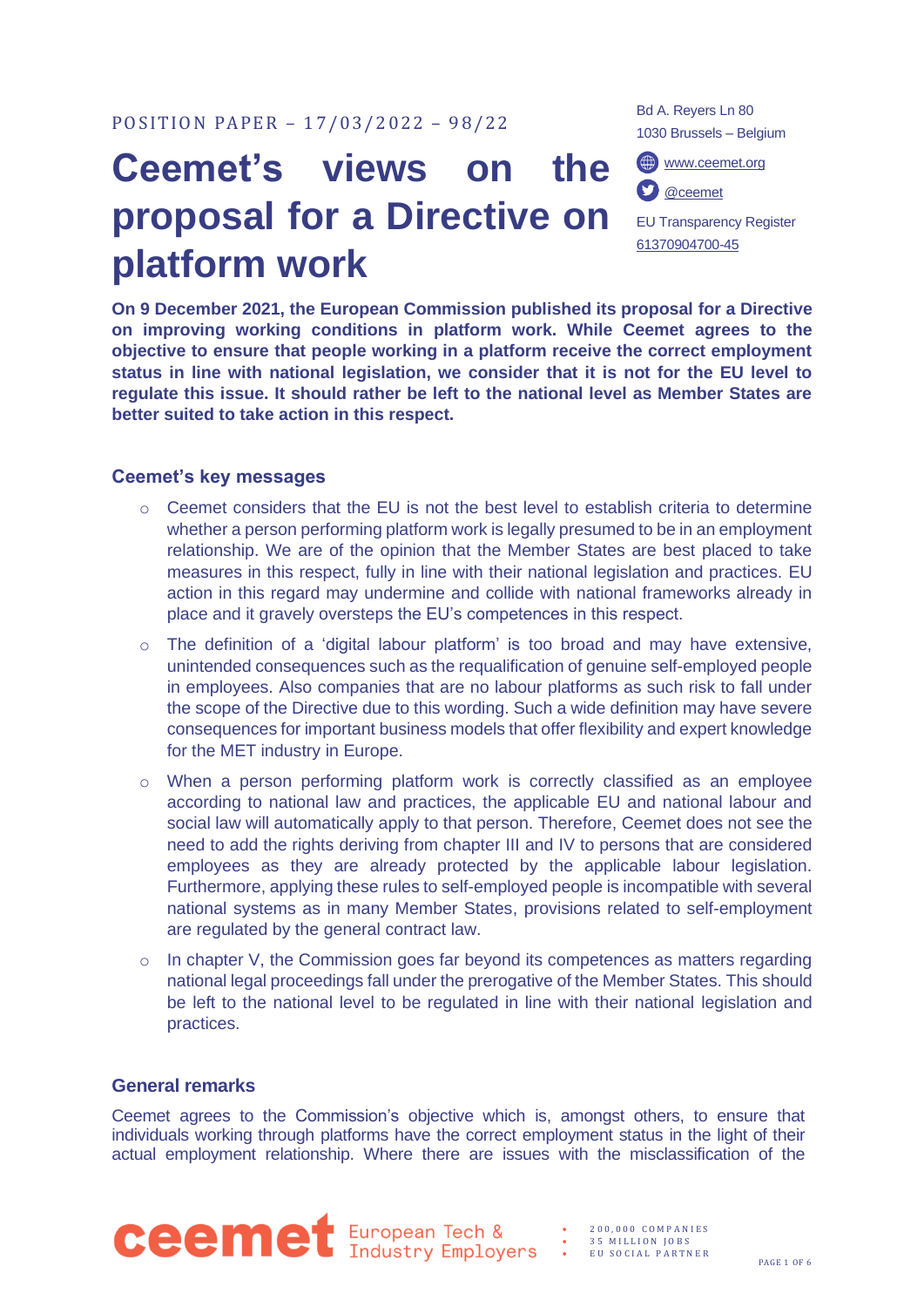employment status, they should be dealt with at the appropriate level and by using the appropriate and most effective tools.

While there are indeed several examples of court cases within the Member States on the qualification of the people performing platform work, the outcome of such cases is rather divergent. The outcome is linked to differences in national labour, social and tax regulations which exist throughout the EU. Moreover, it depends on the specific circumstances and the sectors concerned as well as the highly individual circumstances of the persons performing platform work.

We also note that Member States are already taking several legislative initiatives to provide rights to people working for digital labour platforms. For example, in Italy legislation has been in force since 2019 to improve the labour and social rights of individuals providing their services through a platform, regardless of their employment status. On the other hand, in Germany there are general rules deriving both from labour law and social legislation to determine the employment status of an individual. These provisions are also applicable in the platform economy and can be used to classify individuals performing platform work either as self-employed or employee. Meanwhile in the Netherlands, they are looking into the option of a legal presumption of employment status for people working through a platform. These, and many other initiatives within the entire European Union, illustrate that Member States are actively looking for, and finding, legislative solutions which are in line with their national legislation and practices.

In addition to legislative action, national social partners are taking initiatives to safeguard rights for persons working for digital platforms. In Sweden, collective agreements for bike couriers have been reached. Employers' organisations and employee's organisations are further discussing collective agreements that takes into consideration both the need for flexibility of platform companies and fair labour conditions for persons working for digital platforms.

The initiatives on national level, by both the legislator and the social partners, confirm that the EU level is not the correct level to deal with the topic of qualifying an employment relationship. Member States are better suited to take measures in this respect, fully in line with their system. EU action in this regard may undermine and collide with national frameworks already in place.

The main problem that the Commission intends to tackle is the correct classification of persons working through a platform. If a person is classified as an employee by application of Member States' existing legislation and collective agreements, that person will automatically be entitled to the protection and rights laid down by applicable EU and national labour and social security legislation. We therefore do not see the need to add additional rights in this Directive, as is the case in the provisions foreseen by chapter III and IV, for people classified as employees working for a digital labour platform as they are already protected by the applicable labour legislation.

Furthermore, applying the rules of chapter III and IV to self-employed people is incompatible with several national systems as in many Member States provisions related to selfemployment are regulated by the general contract law.

Due to these additional rights and consequently the additional administrative burden and costs for companies, the proposal risks to create an uneven playing field between EU based



• 200,000 COMPANIES<br>• 35 MILLION JOBS<br>• EU SOCIAL PARTNER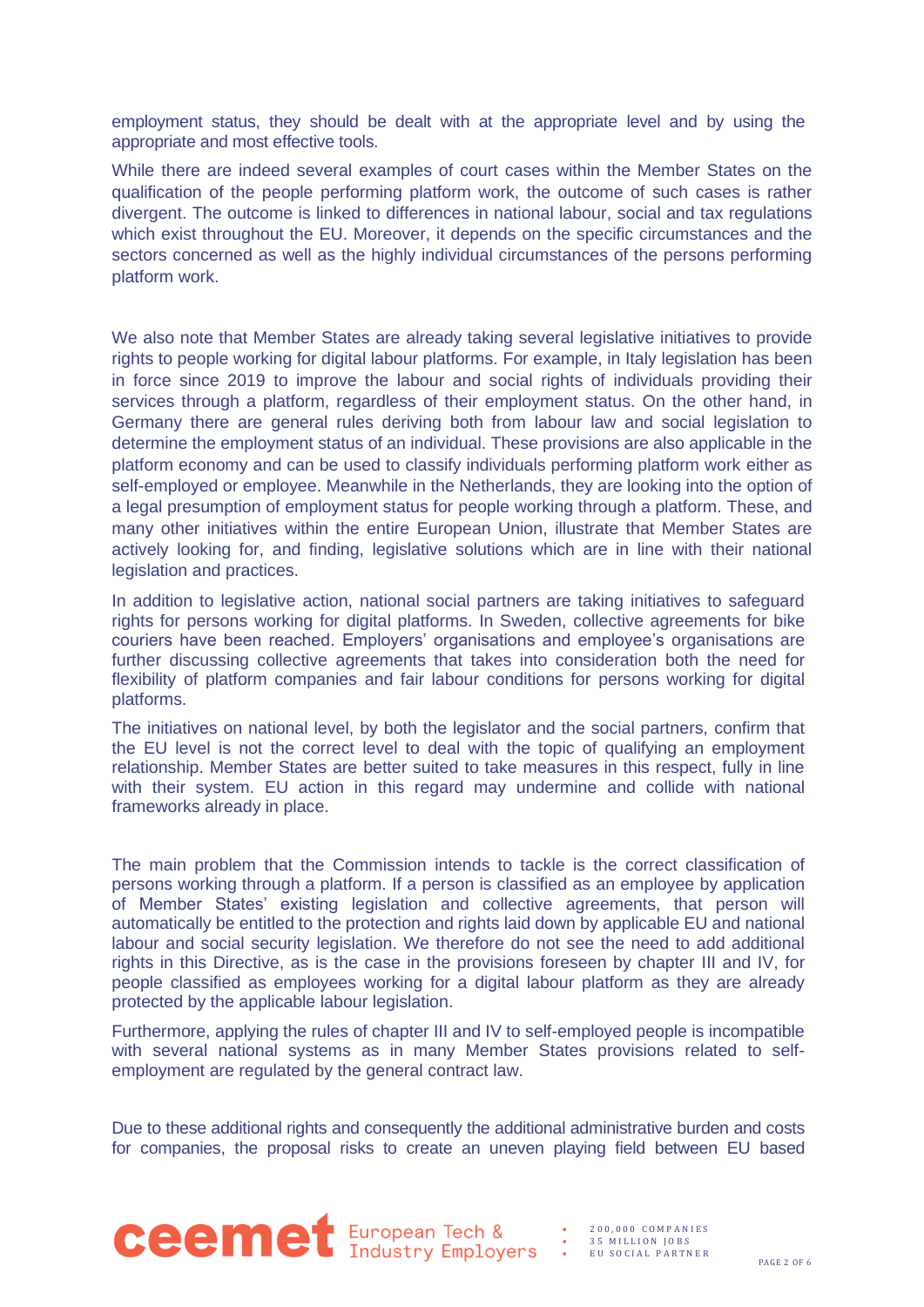companies with different business models. This practice could jeopardize the further development of digitalisation of companies in Europe.

The proposal may also have unintended consequences for traditional consultancy firms or consultancy brokers using digital platforms to allocate consultancy resources. Individuals engaged through these firms are not always considered employees. As they often are highly skilled and offered very generous working conditions, they do not have a personal interest to be re-classified as employees. Therefore, it must be safeguarded that any legislation does not interfere with these important business models that offer flexibility and expert knowledge for the MET industry in Europe.

# **Remarks specific to the articles of the draft proposal**

#### **Article 2 – Definitions**

The definition of 'digital labour platform' is rather unclear and risks to be interpreted in a very wide manner. Indeed, it should be noted that a digital labour platform is not the same or even similar to digital work but it could however be easily confused by this definition. Consequently, companies or natural persons providing their services via a website or an app, such as delivery services or transportation companies, could be considered a digital labour platform. As a result, these companies will need to comply with all the obligations deriving from this Directive and bear the costs of the administrative burden which goes along with it. The proposal risks to create an uneven playing field between EU based companies with different business models. This practice could jeopardize the further development of digitalisation of companies in Europe.

Also platforms that offer the possibility for people working as independent contractors, such as e.g. software developers or graphic designers, to provide their services through these platforms in order to acquire new clients, risk to fall under this definition. Read in conjunction with the articles falling under chapter 2, this may lead to genuine self-employed people being requalified as an employee.

Ceemet therefore proposes to amend the definition of digital labour platform and narrow it down. It is of vital importance to avoid situations that are not meant to be covered by this provision, as they are not a digital labour platform or platform work, fall under this definition. This is especially important as regards traditional consultancy firms or consultancy brokers using digital platforms to allocate consultancy resources.

#### **Chapter 2 – Employment status**

#### • **Article 3**

Ceemet acknowledges that Member States shall have mechanism in place to correctly classify the relationship between a digital labour platform and the person working through the platform on national level. The contract between a person performing the work and the digital labour platforms should be classified and judged based on a case-by-case basis on their de facto and real business activities. Such a classification must be based on the applicable national legislation, collective agreements and practices. A European approach would jeopardize legal traditions and trust.

EU Member States have national legislation in place which ensures that employees, and in some cases also other categories of persons performing paid work, benefit from social security protection and working conditions. Furthermore, Member States already have systems in place to reclassify bogus self-employed persons as employees. Therefore, there is no need for any EU legislation on this matter.

**CEEME** European Tech & : 35 MILLION JOBS COMPANIES

35 MILLION JOBS EU SOCIAL PARTNER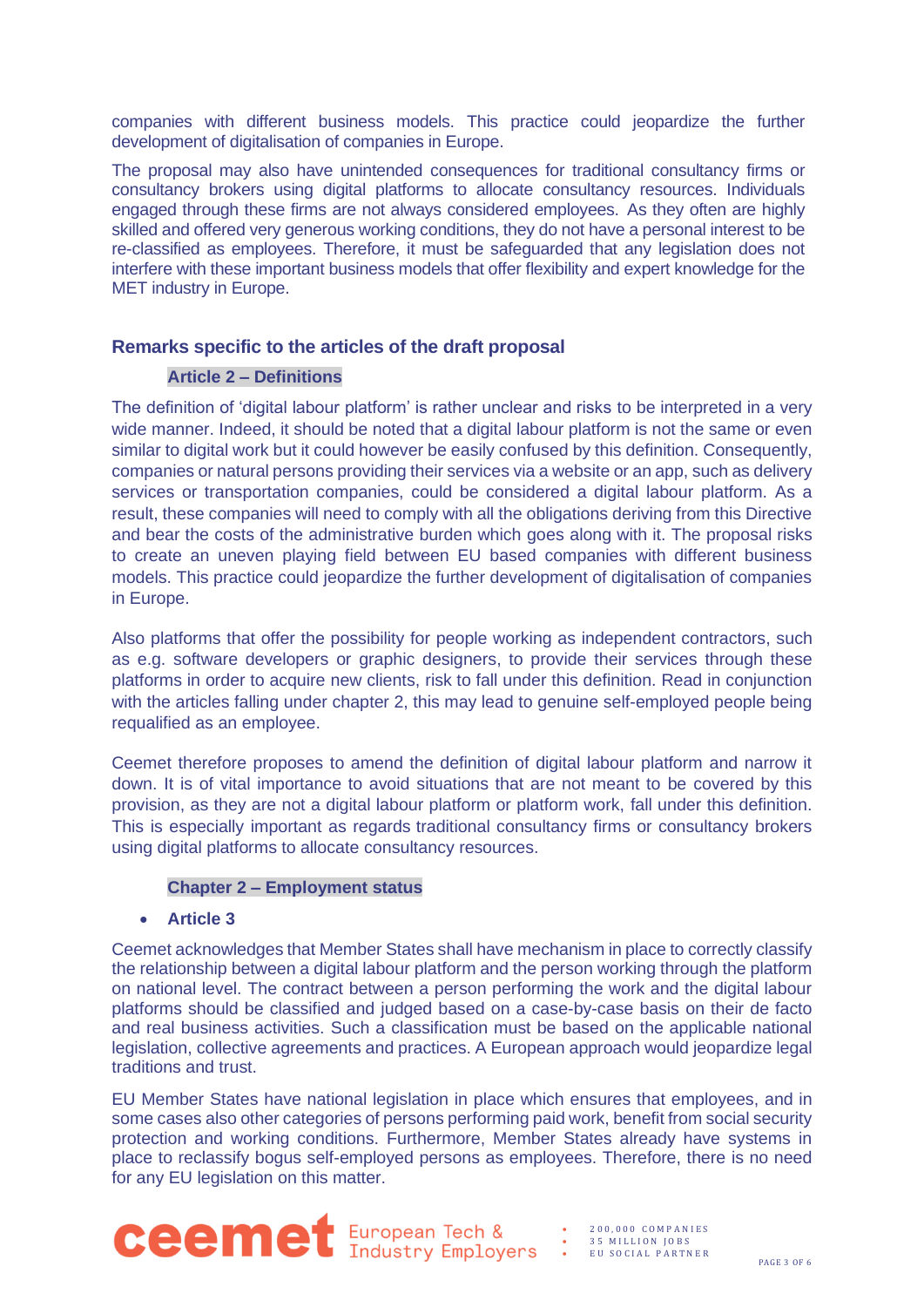Finally, we note that Member States are bound to respect the case law of the Court of Justice and in any case need to take this into account in their interpretation of the notion of an employee. The reference to the case law in article 3 can therefore in no way be understood as if the EU is creating an EU definition of an employee.

### • **Article 4**

Ceemet strongly disagrees with the Commission's proposal to introduce specific criteria at EU level that could trigger a presumption of employment. Article 4 of the proposed Directive is very far-reaching by presuming that the contractual relationship between a digital labour platform and a person performing platform work is qualified as an employment relationship if two out of the five proposed criteria are fulfilled.

Ceemet notes that this proposal contradicts the Commission's statement from the social partners consultation that the EU initiative would be designed in full respect of national competence, the diversity of labour market traditions in Member States, and the autonomy of social partners and respect national concepts of employment status. The Commission is doing the exact opposite by imposing criteria on Member States that they have to take into account in order to qualify the professional activities of a person as either self-employment or employment.

Determining whether someone is considered to be an employee or a self-employed person, including deciding whether or not there is a presumption of an employment relationship, should remain a decision of the Member States and an agreement between the social partners in case of collective agreements. National concepts in this respect are developed over a long period of time, taking into account the specificities of the national level and ongoing developments in labour markets. As these developments differ from one Member State to another, one uniform EU approach would have practical implications and would interfere with the well-functioning of the national markets.

The proposal as it stands leaves no room for the national situation and developments. For example, the proposal only gives the option to qualify a person as either a self-employed or an employee, while in some Member States, the option of a third status other than a selfemployed or an employee is or has been a topic of discussion. In other Member States specific regulations regarding digital platforms and provisions regarding presumption of employment relationship does not exist and is thus unfamiliar to the national employment law system. In France, there is no presumption of salaried status. On the contrary, the French Labour Code establishes the principle of a (simple) presumption of non-salaried status, notably to the benefit of natural persons registered in the Trade and Companies Register, the Commercial Agents Register and persons benefiting from the status of "auto-entrepreneur". With this rigid article, the option for the Member States, which are better placed than the EU level to respond to new forms of work and hence better placed keep up with developments in the labour market, is strongly restricted.

Furthermore, we are very concerned about the provision that competent national authorities enforcing relevant legislation shall be able to rely on the presumption. This could have significant consequences on the enforcement of other legal frameworks, such as national tax legislation, where EU explicitly lacks competence according to the treaties.

The proposal also contradicts what was agreed in the discussions between the Member States and the European Parliament in the Directive on transparent and predictable working conditions. At that time, it was made clear that there was no support for the EU to establish a definition of employee nor of an employment relationship or establish criteria in this respect.



• 2 0 0 , 0 0 0 C O M P A N I E S • 3 5 M I L L I O N J O B S

• E U S O C I A L P A R T N E R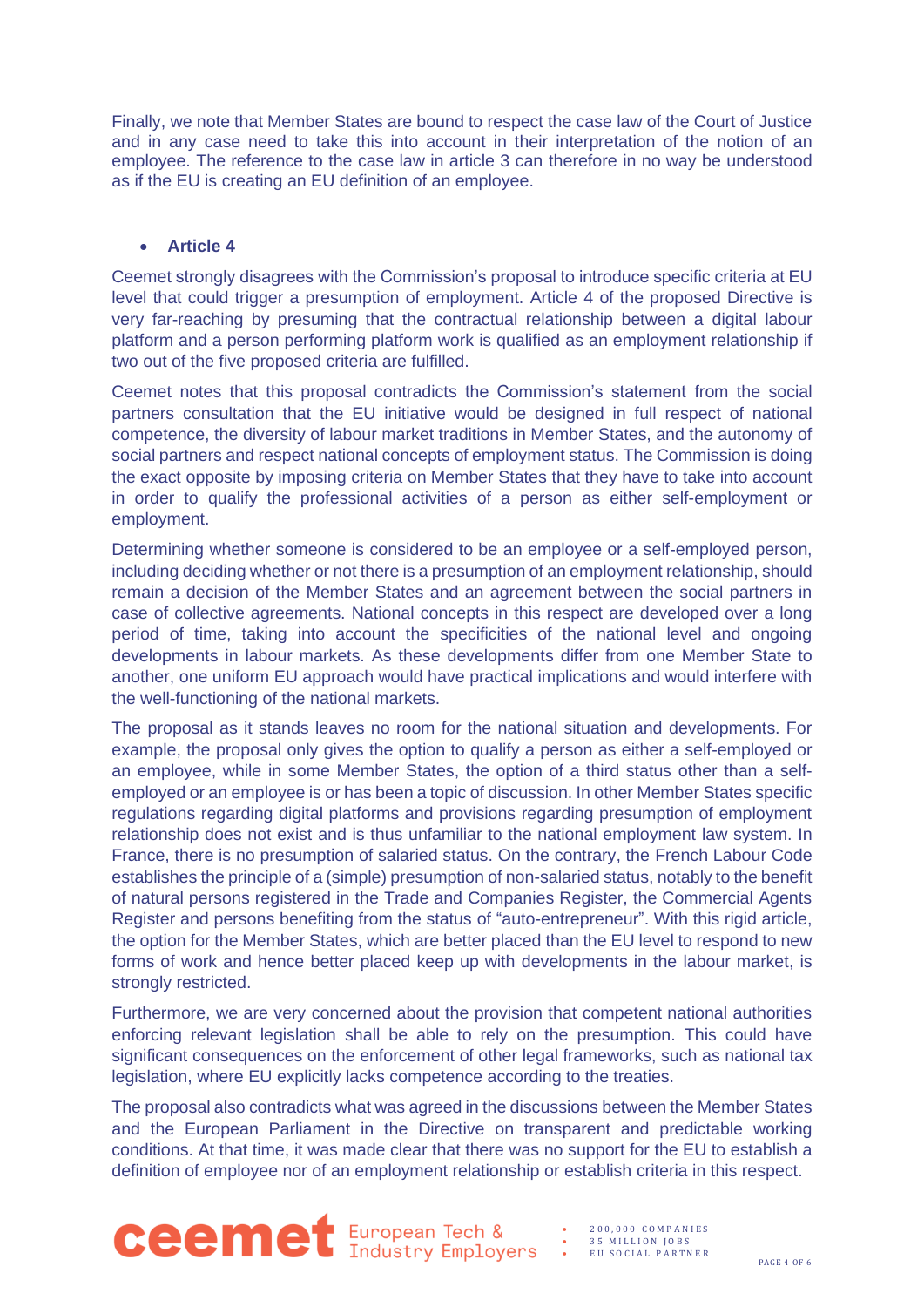Moreover, Ceemet is of the opinion that the proposed criteria are not nuanced enough and can be interpreted in a manner that is too broad. This could have the unintended consequence of genuine self-employed persons being unwillingly requalified as employees. For most users, platform work is merely a flexible and supplementary source of income. It should be considered that flexibility and the absence of binding commitments or obligations toward an employer are main motivational drivers to register on a digital labour platform in the first place. The broadly described criteria laid down in this article could easily lead to a presumed employment relationship that none of the involved actors would be interested in.

With its current proposal, the European Commission would introduce EU-wide criteria to presume an employment relationship while an employee status at national levels would go along with highly divergent rights, social entitlements and duties in every single Member State. This would by no means result in a level playing field.

For all of the reasons mentioned above, Ceemet considers that the EU cannot introduce the legal presumption in article 4 and that it should be left to the national level to decide on the best tools to help platforms and people working through platforms to correctly classify the employment status, fully in line with national systems and industrial relations systems.

• **Article 5**

Ceemet notes that article 5 gives digital labour platforms the possibility to rebut the legal presumption of employment in legal or administrative procedures. This would however mean that digital labour platforms and persons performing platform work that do not agree with the legal presumption of employment will need to challenge this presumption in costly and lengthy legal procedures before a court. This will strongly disadvantage companies with digital business models compared to non-digitized processes and put them in a competitive disadvantage.

Needless to say that this proposal will create a lot of administrative burden on companies and start-ups, implies high costs and will hinder job creation. Moreover, this will create legal uncertainty for employees, self-employed and companies and risks distorting competition between companies.

Moreover, we underline that the criteria to rebut the presumption on national level, and thus in principle before a national court, might be divergent from the criteria laid down in article 4. It will therefore be a very confusing practice that EU-wide criteria trigger a legal presumption while this presumption must be rebutted based on national criteria that can be very different from the EU criteria.

Finally, we underline that this option will hamper the flexibility and autonomy that the majority of people working for a digital labour platform are looking for.

# **Chapter V – Remedies and enforcement**

In the articles falling under chapter V, the Commission proposes to regulate matters on national legal proceedings at EU level by means of very prescriptive and detailed articles. This gravely oversteps its competences and does not respect national competences regarding judicial systems.

Moreover, this chapter establishes material rules and procedures for persons performing platform work, regardless of the contractual designation of their relationship with the digital labour platform. The notion 'persons performing platform work' may include both employees and self-employed persons. As regards the self-employed persons, this practice is incompatible with several national systems, such as in Sweden, where self-employment is



• 2 0 0 , 0 0 0 C O M P A N I E S 35 MILLION JOBS